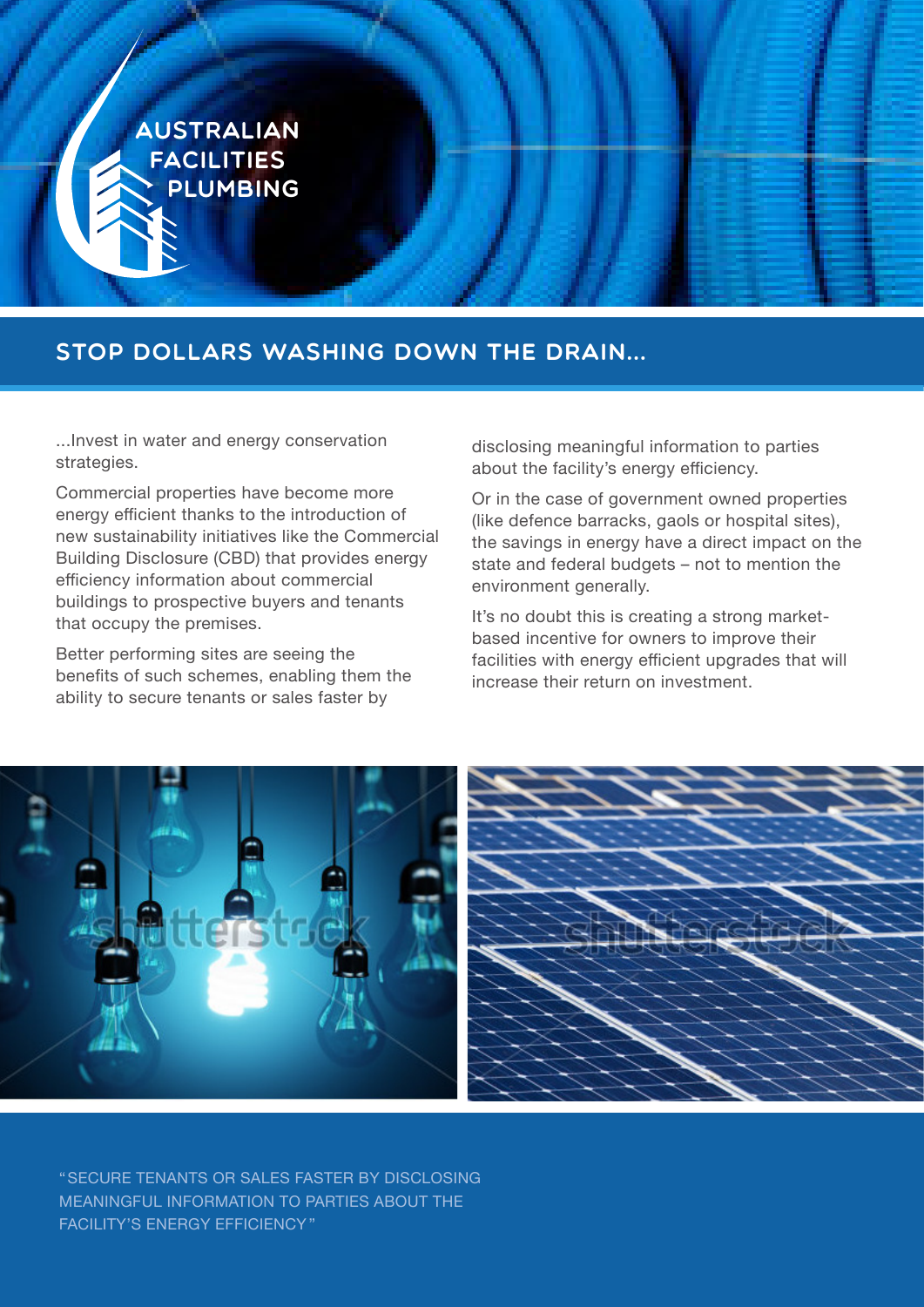

## Energy efficient can also be cost efficient

There is no substitute for vigilance when it comes to strategies for conserving the use of both water and energy. Toilets that continue to run after being flushed, those insignificant drips from tapware and fixtures, condensation on uninsulated pipes and issues that may be considered by some as minor are clear signals that the money meter is on.

New buildings that hold a certificate of occupancy that is less than 2 years old have been built to comply with these new standards of efficiency and owners and lessors reap the rewards as does the environment from lowered Greenhouse Gas emissions.

For all other commercial premises, without a plan to curtail the consumption of water and energy, the only choice will be to watch money go down the drain along with precious resources that we all have a responsibility to conserve.



"WITHOUT A PLAN TO CURTAIL THE CONSUMPTION OF WATER AND ENERGY, THE ONLY CHOICE WILL BE TO WATCH MONEY GO DOWN THE DRAIN"